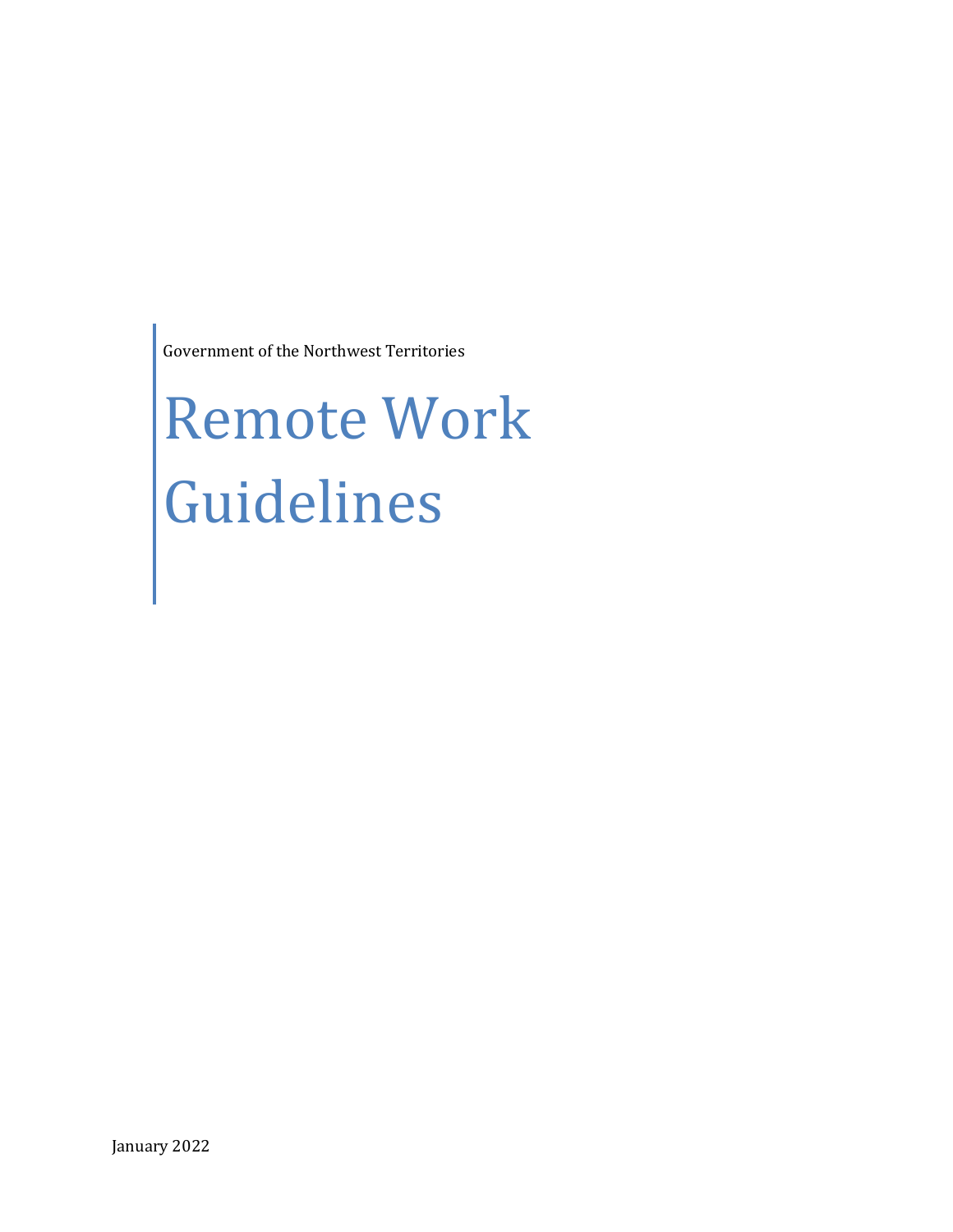## **PURPOSE**

Remote Work guidelines have been developed to provide employees with the necessary information to make requests to work remotely within the jurisdiction of the Northwest Territories (NWT), or outside of the NWT in exceptional circumstances, as well as to provide information to departments and agencies so they are able to make fair, rational, and cost-effective decisions with regards to Remote Work.

These guidelines are intended to be read in conjunction with the Remote Work Policy.

### **POLICY BASE**

These guidelines are consistent with, and support the implementation of, the Government of the Northwest Territories' (GNWT) Remote Work Policy (Policy).

### **SCOPE**

This Policy and applicable guidelines apply to all departments and agencies and employees of the GNWT, except for:

- Members of the Northwest Territories Teachers' Association, and
- Employees of the Northwest Territories Power Corporation.

*Employees seeking to work remotely as part of an accommodation are subject to the Duty to Accommodate Injury and Disability Policy and the Duty to Accommodate Policy Application Guidelines. Such requests for accommodation are outside of the scope of the Policy and associated guidelines.*

#### **DEFINITIONS**

Dependent Care includes child care, elder care and care of ill family members or dependents with disabilities.

Deputy Head as defined in the *Public Service Act*: the Deputy Minister of a department, the Chief Executive Officer of a public committee, board or council, or such a person may be appointed or designated as Deputy Head.

Designated Workplace is an employee's regular place of work if there was no Remote Work Site.

Hybrid Remote Work is a work arrangement that allows an employee to perform their job duties away from their Designated Workplace for part of their work week on a specific schedule, such as three days per week at the Remote Work Site and two days per week at the Designated Workplace.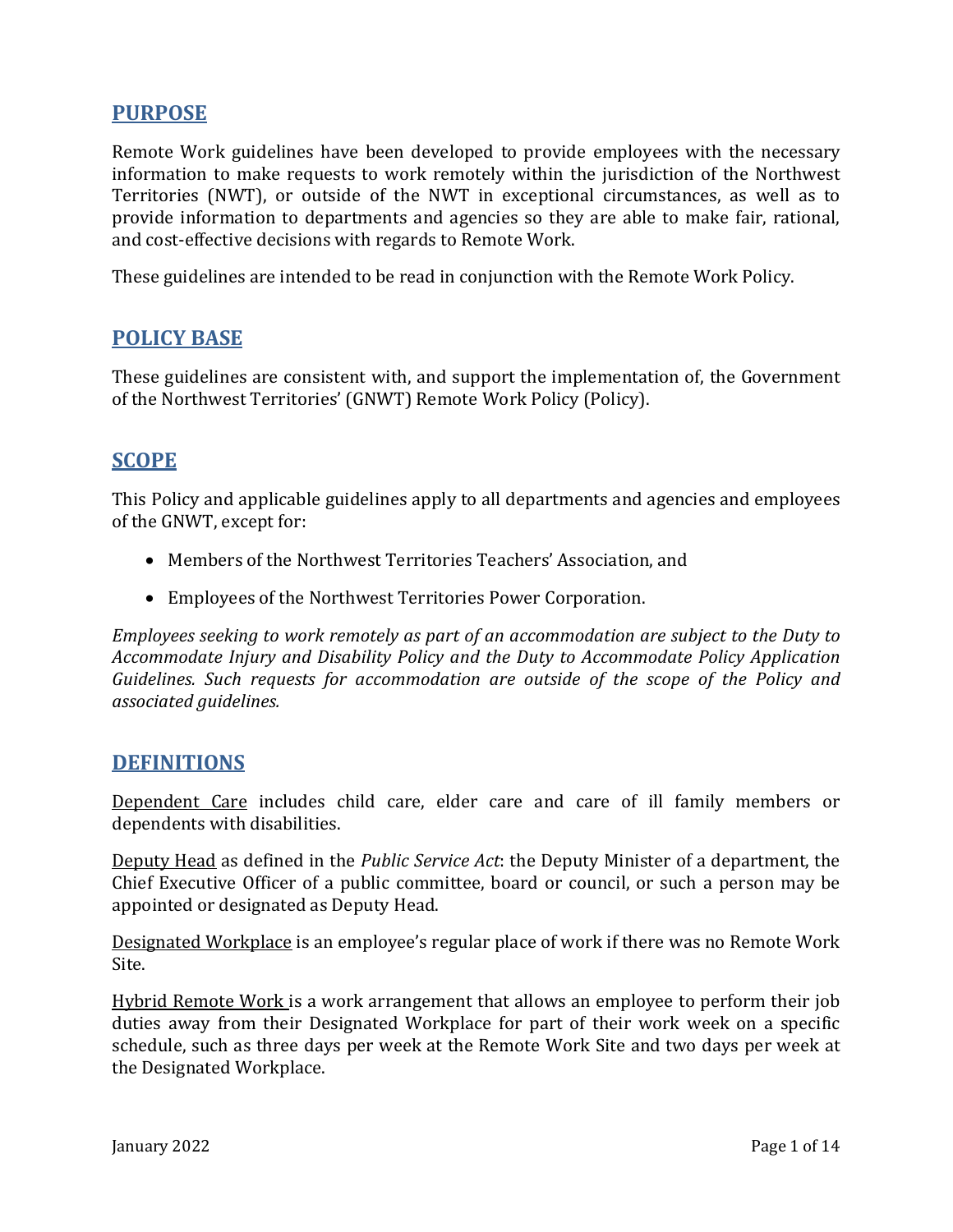Long-Distance Remote Work is a work arrangement that allows an employee to perform their job duties at a singular work location within the NWT, or within the NWT and Nunavut for employees of the Workers' Safety and Compensation Commission (WSCC), that is outside of the community where their Designated Workplace is located.

Out-of-Territory Remote Work is a work arrangement that allows an employee to perform their job duties away from their Designated Workplace, at a location within Canada that is outside of the jurisdiction of the NWT, or for WSCC employees, outside of the NWT and Nunavut.

Performance Development is a combination of employee development and performance management based on the GNWT or WSCC Competency Model, whichever applies. Performance Development encourages communication between the manager and employee by providing coaching, development and effective feedback throughout the performance period.

Performance Document is a written record of an employee's performance on an annual basis. The document describes an employee's work objectives, learning plan goals, and competency ratings.

Remote Work is a work arrangement that allows an employee to perform their job duties away from their Designated Workplace for part or all of their work week depending on necessity, at a location within the jurisdiction of the NWT.

Remote Work Site is a singular work location where an employee is permitted to carry out their regular work duties outside of their Designated Workplace, usually in an employee's home.

Suitability pertains to the appropriateness of Remote Work for a particular employee, position, and the proposed Remote Work Site, in the context of continuing to deliver GNWT programs and services to the public.

Working Alone refers to working at a worksite, whether a Remote Work Site or otherwise, as the only employee, where assistance is not readily available in the event of injury or emergency.

# **GUIDELINES**

### **Remote Work Overview**

The GNWT is committed to providing high quality public services supported by an engaged and effective workforce, and recognizes that an employee may wish to work at a location that is different than the designated workplace for convenience, flexibility, or other reasons. This has the potential to be beneficial for both the employee and the employer, provided that certain criteria are met.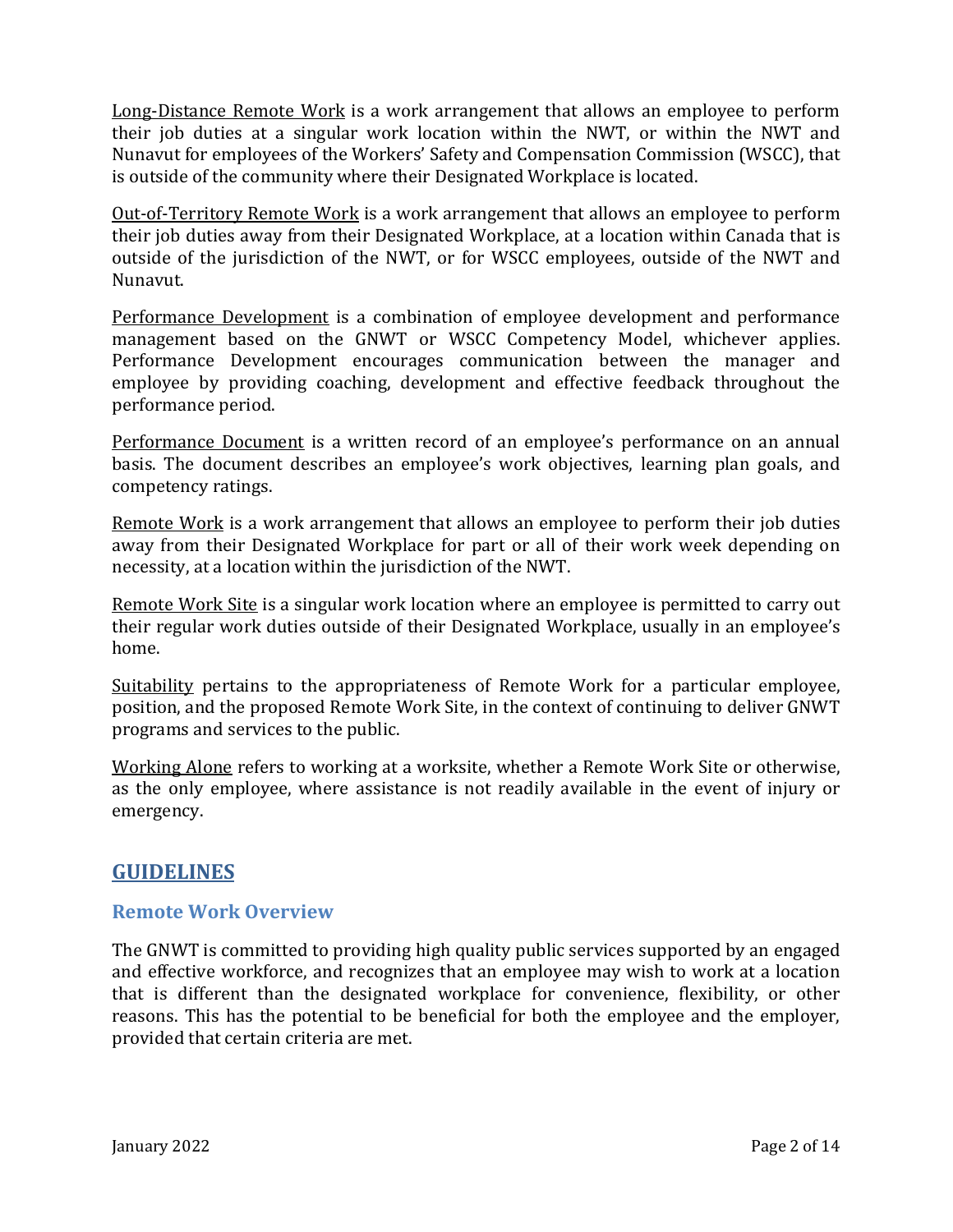As an alternative method of work accommodation and as a flexible work arrangement, Remote Work is offered by the GNWT as an option for employees wishing to continue work without physically being present in their Designated Workspace.

Remote Work is neither a right nor a requirement, and is completely voluntary and subject to approval from the employee's supervisor and the department's Deputy Head, and in cases of Out-of-Territory Remote Work, subject to approval by the Deputy Minister of Finance.

The GNWT's Remote Work Policy does not alter or replace the terms of the existing employment relationship. The employee remains obligated to comply with all GNWT policies and procedures that would apply if the employee were working at the regular GNWT worksite. The GNWT's Remote Work Policy does not alter or replace the employer's obligation to pay employees for duty travel in accordance with their terms of employment.

#### **Requirement for Remote Work Agreement**

A formal Remote Work Agreement is required for Remote Work over 21 business days.

The specific duration of a Remote Work arrangement should be stipulated in the Remote Work Agreement. Temporary informal remote work arrangements for 21 business days or less may be approved by an employee's supervisor; a formal Remote Work Agreement is not necessary.

Informal remote work arrangements will be monitored and tracked by the department. If an informal remote work arrangement recurs or needs to be extended beyond 21 days, the employee and supervisor will complete a formal Remote Work Agreement.

The duration of an individual Remote Work Agreement shall not exceed two (2) years. Employees working under a Remote Work Agreement may apply for another Remote Work Agreement to begin upon conclusion of their existing agreement, however if the cumulative duration of the Remote Work Agreements is in excess of two (2) years, approval from the Deputy Minister of Finance is required.

### **Eligibility to Remote Work Inside the Territory**

Remote Work will be considered for employees on a case by case basis, and exceptions to the Policy and guidelines may be authorized by the department's Deputy Head, where operational requirements permit.

In order to ensure that the number of regional positions do not decrease, employees whose Designated Workplace is outside of GNWT Headquarters are not eligible for a Long-Distance Remote Work Agreement where the proposed Remote Work Site is located in Yellowknife. Long-distance remote work arrangements where the proposed Remote Work Site is located in Yellowknife will be considered on a case-by-case basis for periods of 21 business days or less and should be administrated in the same manner and be subject to the same tracking and reporting requirements as other informal remote work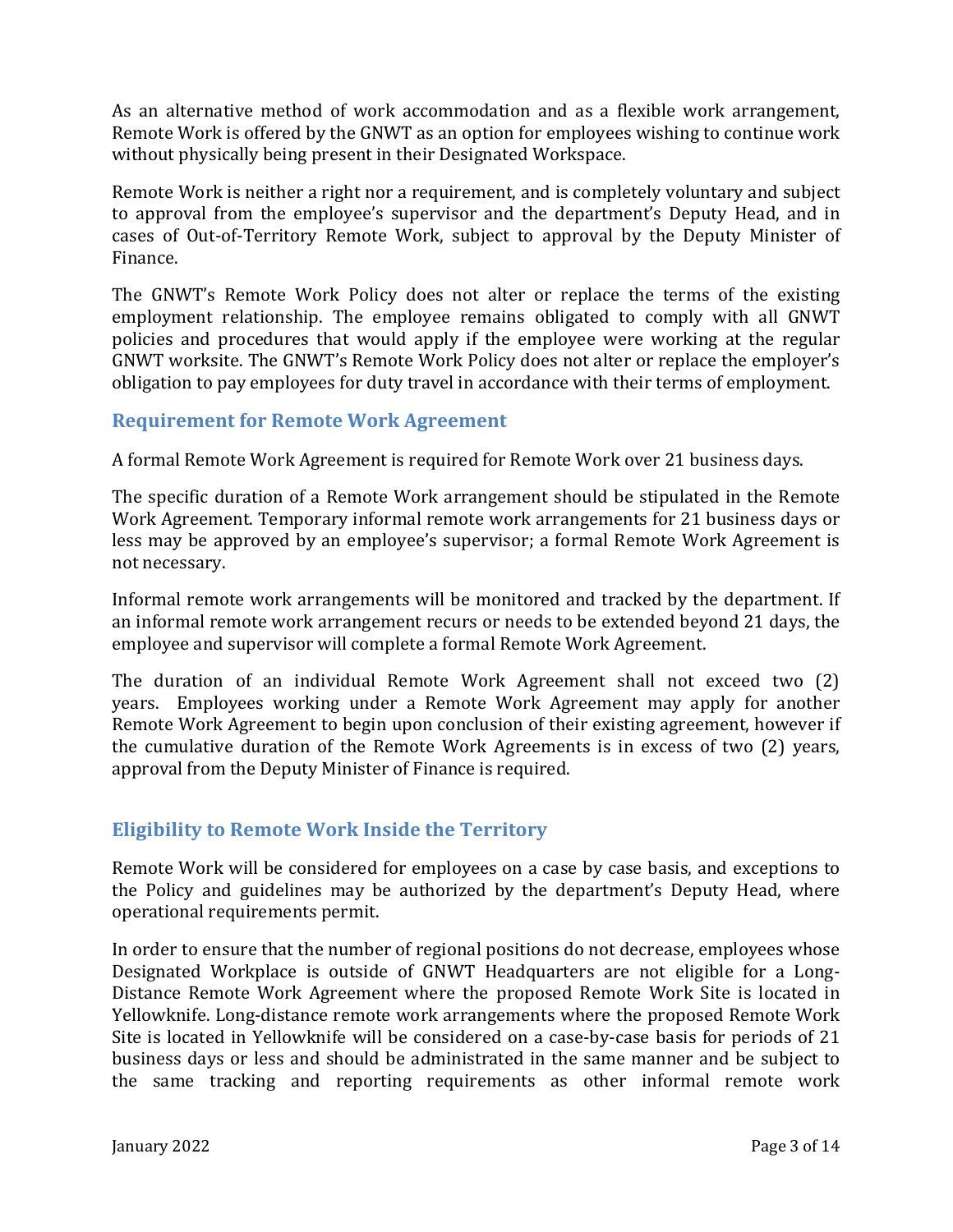arrangements. Approval should be conditional on the presence of exigent circumstances (such as the requirement of medical travel to Yellowknife).

Long-Distance Remote Work

Long-Distance Remote Work may, in some cases, be a viable option that meets both the employee's and the employer's objectives. Long-Distance Remote Work is intended to be an option available for employees wishing to reside in smaller communities while still accessing job openings in Yellowknife. In such cases, the Remote Work Agreement would likely be for a term or indeterminate duration.

A Remote Work arrangement is not a substitute for Duty Travel. Employees under a Remote Work Agreement are still eligible for Duty Travel Allowance should their work duties require it. In such circumstances, employees are required to present themselves on their own time and at their own expense to their designated workplace, including travel from their Remote Work Site community.

Employees approved for Long-Distance Remote Work Agreements will receive a Northern Living Allowance based upon the community in which they are employed, not the community in which they reside.

Hybrid Remote Work

Hybrid Remote work is intended to be an option for employees to balance the desire to work remotely and the demands of their job, which may require them to regularly work at the Designated Workplace, during specified days of the week.

### **Eligibility for Remote Work Outside of the Territory**

The GNWT is a public government responsible for the delivery of services to the residents of the NWT. In order to have a public service that provides the largest possible benefit and that is accountable to and representative of the population that it serves, GNWT employees are expected to reside in the NWT, except in extraordinary situations.

Departments may only consider Out-of-Territory Remote Work for employees in rare and exceptional circumstances.

Out-of-Territory Remote Work is approved by the Deputy Head of Finance, upon the recommendation of the department's Deputy Head.

Depending on the circumstances, worker's compensation entitlements may be different for Out-of-Territory Remote Work employees and will be assessed as part of the approval process.

*Out-of-Territory provisions do not apply to WSCC employees working in Nunavut.*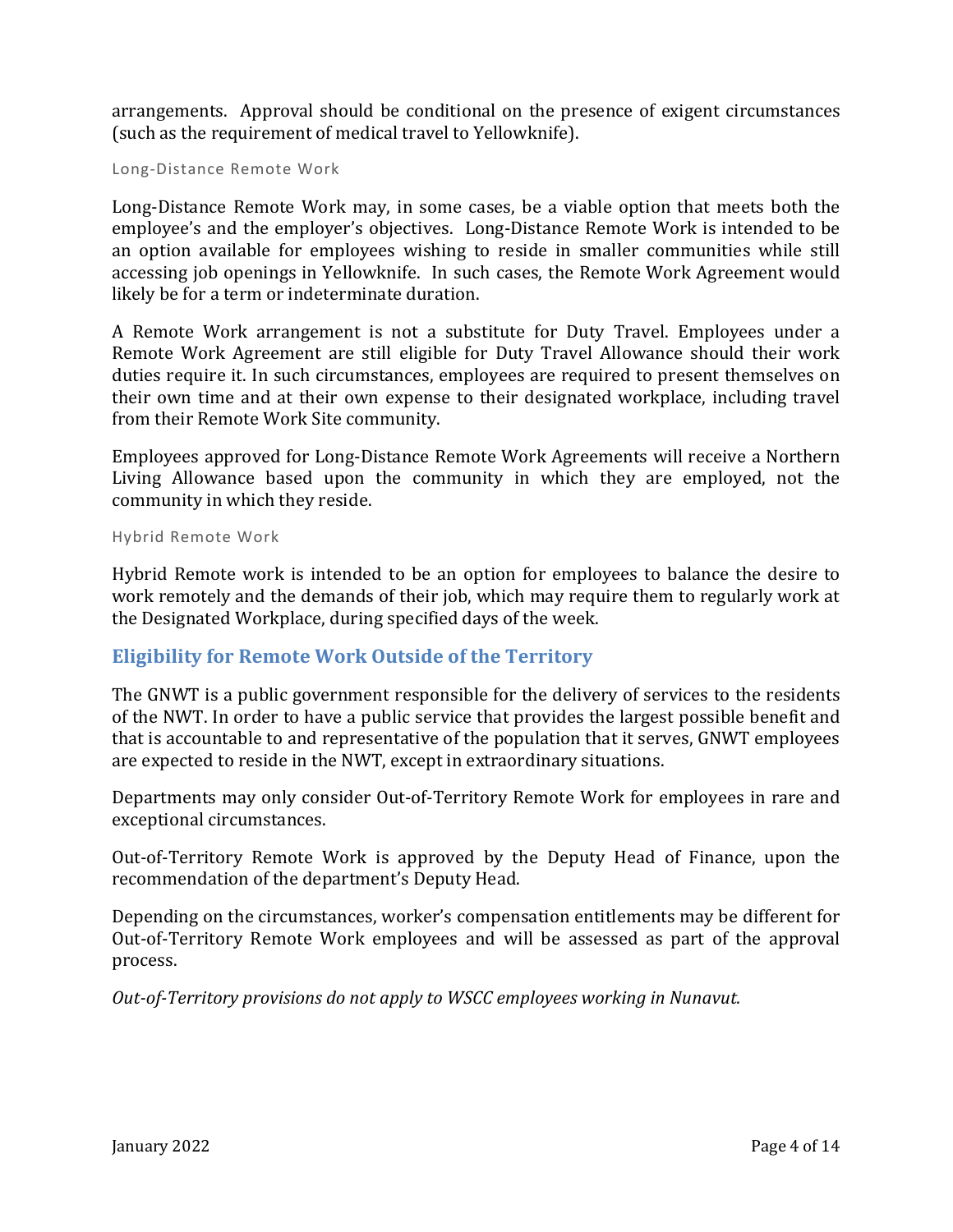# **APPROVAL CRITERIA**

Remote Work is neither a right nor a requirement and may only be considered when all of the necessary approval criteria have been met. Remote Work entails three broad elements: work that can be completed remotely with the appropriate technology; an employee who is comfortable using that technology; and a dedicated Remote Work Site suitable for a work environment conducive to productivity.

There are specific approval criteria that the employee must meet in order to be considered for Remote Work:

#### **Job Suitability**

- Are the job position and duties compatible with an offsite location and where applicable, alternate/flexible work schedule?
- Does the nature of the job require the employee to have daily face-to-face contact with a supervisor, other employees, clients or the general public?
- If the job involves the review, analysis, creation or processing of documents, records, or files, are they able to be securely transmitted or transported between the Designated Workplace and the Remote Work Site?

#### **Employee Suitability**

- Does the employee have a history of strong job performance?
- Is the employee capable of working independently with minimal supervision?
- Is the employee reliable, responsible, flexible and trustworthy?
- For the purposes of Remote Work, does the employee have the organizational and time management skills in order to work effectively and efficiently remotely?
- Is the employee comfortable and efficient with technology and computer applications, and are they able to troubleshoot technology issues with minimal or remote support?
- Has the employee completed relevant training such as Information Security training or Access to Information and Protection of Privacy training?

### **Remote Work Site Suitability**

- Does the site have appropriate furnishings (adjustable office chair, table/desk etc.)?
- Does the site meet security requirements (e.g. storage of hard copy and electronic materials)?
- Does the site meet the GNWT's workplace health and safety requirements?
- Does the site have secure, reliable internet access to perform their regular work functions?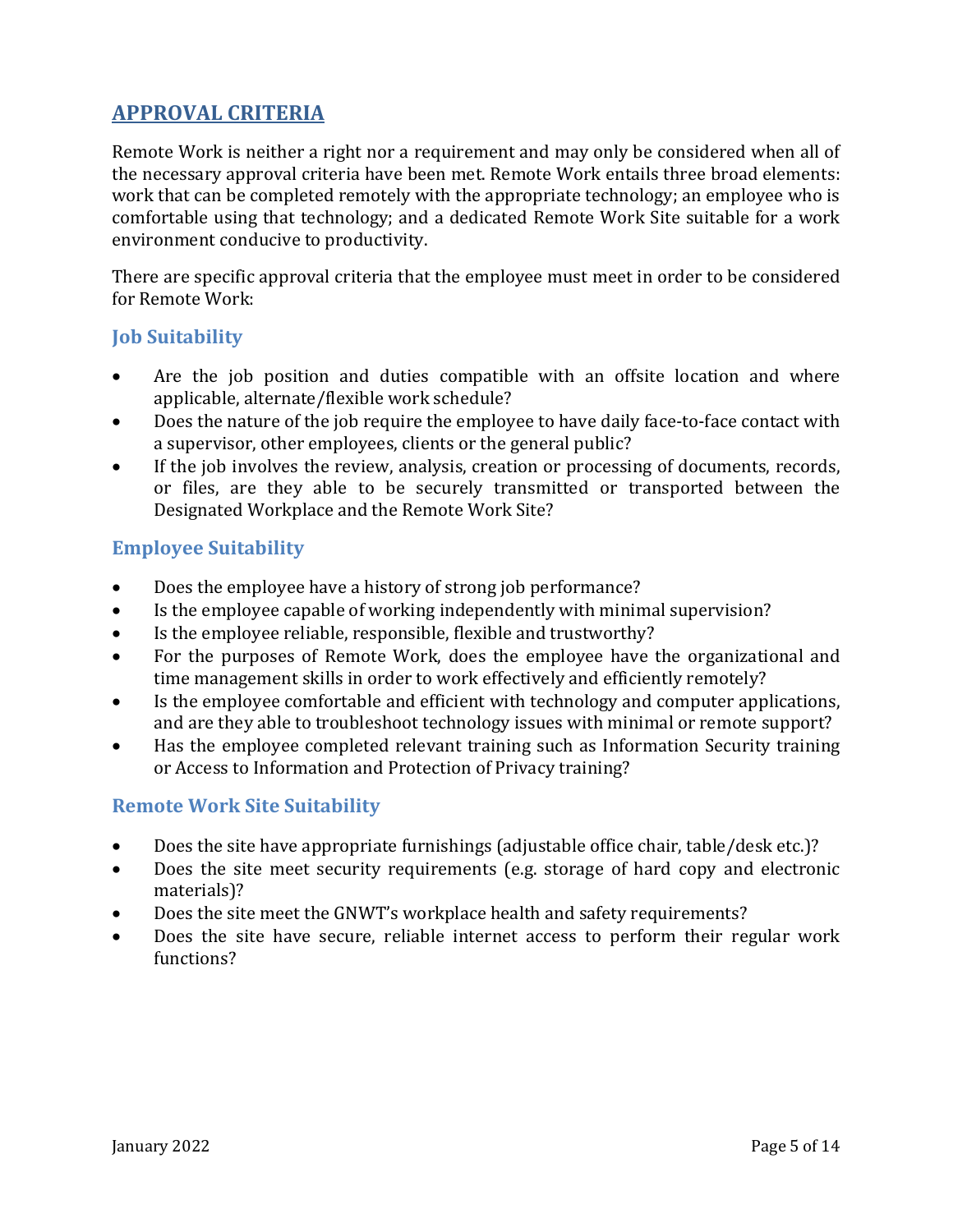### **PROCESS**

The following documents comprise a complete Remote Work application package:

- Appendix A: Remote Work Application
- Appendix B: Remote Work Agreement
- Appendix C: Remote Work Health and Safety Self-Assessment Checklist

#### **Employees Requesting Remote Work**

- a) Employees who would like to pursue a Remote Work arrangement are encouraged to read through the Policy and associated documents to ensure proper understanding of the criteria surrounding Remote Work.
- b) Once the employee has an adequate understanding of the parameters and expectations regarding Remote Work, the next step involves notifying and discussing the request with their immediate supervisor.
- c) The employee completes the Remote Work Application indicating their suitability for a Remote Work arrangement, including their proposed hours.
- d) The employee submits the completed Application to their supervisor, who determines whether the position and the employee are suitable for a Remote Work agreement, based on the existing criteria and appropriate supports required for Remote Work. The supervisor works with the department's Human Resources Representative regarding any human resources implications, as required.
- e) If Remote Work is determined to be a suitable arrangement for the employee, the supervisor and employee develop an agreement outlining specific considerations for Remote Work including effective date, scheduled hours for Remote Work, as well as what equipment is necessary for the arrangement.
- f) A Remote Work Health and Safety Self-Assessment Checklist must also be completed with the Application, or within 30 days of receiving conditional approval, to identify any potential health and safety concerns, including appropriate ergonomic set-up at the Remote Work Site. Photographs of the Remote Work Site must be provided with the Remote Work Health and Safety Self-Assessment Checklist.
- g) Once the Agreement is completed, with all supporting documents attached and signed by the employee and supervisor, the supervisor submits the package to the Deputy Head for final approval. A copy of the Agreement is also shared with the department's Human Resources Representative.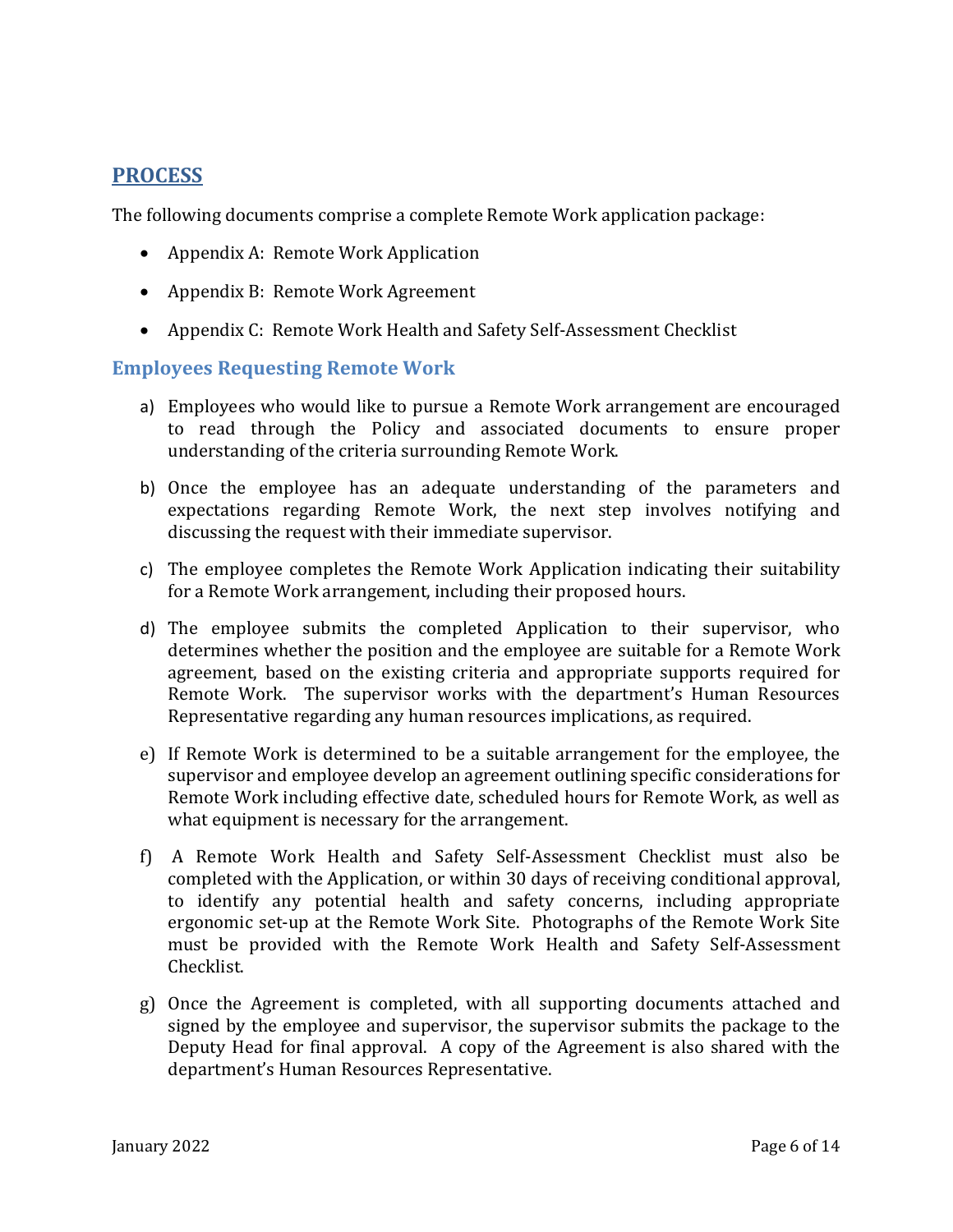- h) Remote Work Agreement approvals are made at the discretion of the Deputy Head, in consultation with the employee's direct supervisor(s).
- i) Applications requesting Out-of-Territory Remote Work are submitted to the Deputy Head, who reviews the application package and makes a recommendation to the Deputy Minister of Finance. Out-of-Territory Remote Work Agreement approvals are made at the discretion of the Deputy Minister of Finance, in consultation with the employee's Deputy Head.
- j) Once an application package is approved and signed, a copy of the Agreement is shared with the employee, and a copy is kept in the employee's personnel file.
- k) Applications submitted without a completed Health and Safety Self-Assessment Checklist, including photographs, may be conditionally approved. In such cases, the employee has 30 days to provide the completed Checklist and photographs for consideration for the Agreement to be approved. Based on the Checklist, should the Remote Work Site be deemed inappropriate, the conditional approval may be revoked.
- l) For unionized positions, a copy of the signed Agreement is also provided to the UNW.
- m) If the department is unable to approve the Remote Work request for operational reasons, the department may propose modifications to the request to better meet the needs of both parties. If the case involves an emergency situation, reasonable efforts will be made to accommodate the employee's Remote Work arrangement.
- n) When a formal request for Remote Work is refused, the department will provide the employee with a written notification outlining the reason(s) for the refusal.

## **EMPLOYEE AND EMPLOYER RESPONSIBILITIES**

#### **Responsibilities of the Employee**

Health and Safety Considerations

- a) The employee agrees to follow safe work habits and inform the employer of any accidents that occur at the Remote Work Site immediately.
- b) The employee may be covered for injuries arising out of and in the course of their employment, in accordance with WSCC processes or, in Out-of-Territory Remote Work arrangements, the appropriate Worker's Compensation Board safety legislation. For safety reasons, no in-person client appointments or other face-toface work-related meetings may take place at the Remote Work Site.
- c) The employee must provide a dedicated office space for use during the Remote Work Agreement and is responsible for maintaining the office space in a clean and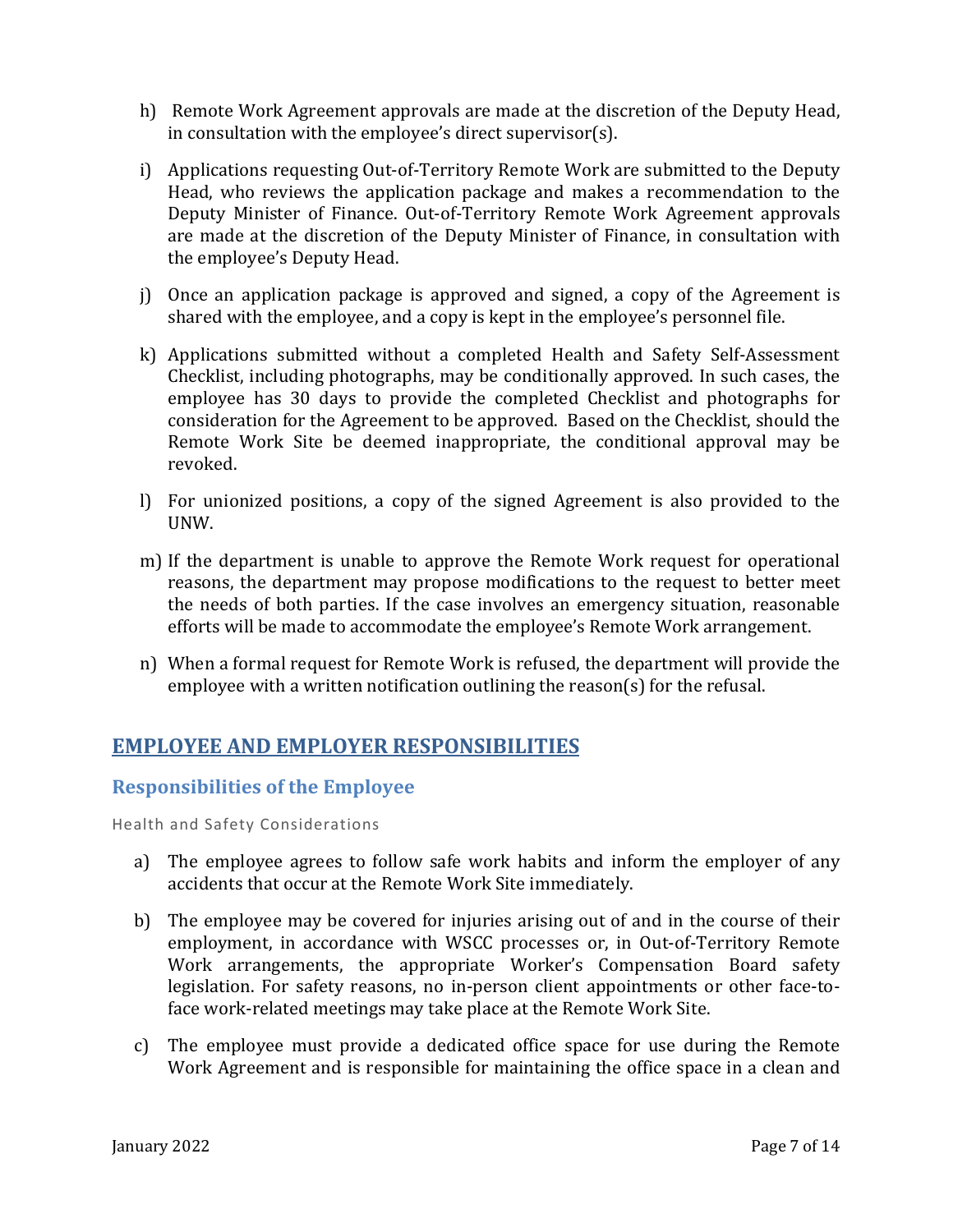safe condition (e.g., free from tripping hazards and mindful of good ergonomic practices).

- d) The employee must submit a Remote Work Health and Safety Self-Assessment Checklist with their Remote Work application, or within 30 days of an Agreement being conditionally approved.
- e) If the employee will be the only GNWT employee at the Remote Work Site, the employee must be familiar with the WSCC Codes of Practice *Working Alone* document. The employee must also, in conjunction with their supervisor, prepare written procedures for ensuring their safety when working alone.
- f) The employee must provide photographs of the proposed Remote Work Site with the Remote Work Health and Self-Assessment Safety Checklist.
- g) Throughout the duration of a Remote Work Agreement, the employee will be required to complete regular Remote Worksite Health and Safety Inspections and submit them to their supervisor for review.
- h) The employee agrees to allow the employer's OHS Committee or WSCC representatives to access to the Remote Work Site in the event a safety inspection is required, following a serious incident, a near miss, or as directed by a WSCC Safety Inspector.

Security of Information and Confidentiality

- a) The employee agrees to take reasonable steps and necessary precautions to secure and protect GNWT property, records, and information, which may include documents, files, etc., from any theft, damage or misuse while working remotely. This includes maintaining data security and data confidentiality protocols to the same or greater degree as when working at the Designated Workplace. If theft, damage, or misuse occurs due to employee negligence, the employee will be held responsible.
- b) If the employee deals with hard copy documents in the course of their employment and will need to continue to do so during the course of the Remote Work Agreement, they will discuss secure storage options with their supervisor. The employee and their supervisor will agree on and outline procedures for secure storage of hard copy documents in the Remote Work Agreement.
- c) The employee is required to return to the GNWT all government records and information, both hard copy or electronic, and any supplies and equipment provided by the GNWT upon termination of the Remote Work Agreement.
- d) All use of information, equipment and supplies provided by the GNWT must comply with *Email Use Policy*, *Internet Use Policy*, and *Mobile Handheld Devices Policy*, and all other relevant policies and guidelines continue to apply.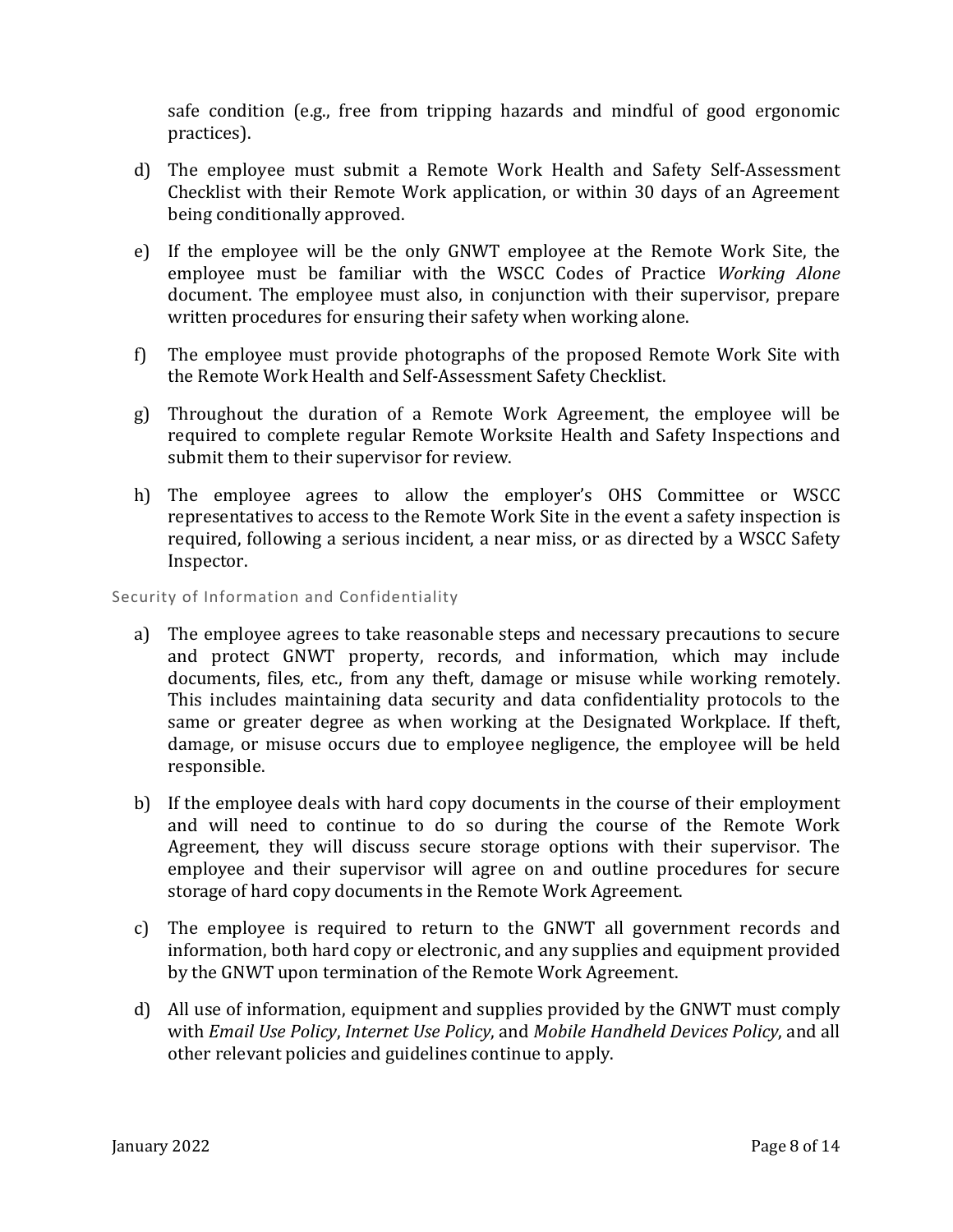- e) The employee must ensure the safeguarding of personal information and confidential government records. The employee should refer to section 8300 of the *Enterprise Information Handbook* for 'Managing Government Records When Working Remotely' for guidance on the use of electronic devices, what paper records should not be removed from the Designated Workplace, and protocols for protection of information when transporting. The *Archives Act*, *Access to Information and Protection of Privacy Act*, *Recorded Information Management Policy*, *Management of Electronic Information Policy*, and all other relevant policies and guidelines continue to apply.
- f) The employee is responsible for reporting any information security incidents to their supervisor or inquiring with their supervisor if they are unsure if an information security incident has occurred.

Equipment and Furniture

- a) The employee must have a dedicated Remote Work Site for use during the Remote Work period and maintain this space in accordance with the Remote Work Health and Safety Self- Assessment Checklist provided by the GNWT.
- b) The employee is responsible for the provision of all furniture at the Remote Work Site. The employer may provide furniture or equipment if the specific furniture or equipment is required as part of a formal Duty to Accommodate file or workplace injury.
- c) Employees are responsible for any service charges for the Remote Work Site including phone line and Internet (email), as well as the cost of any home utilities, and any renovation costs associated with the Remote Work Site.
- d) GNWT assets cannot be used by anyone except the employee.
- e) The Employee will be responsible for all assets belonging to the employer and will be responsible for the replacement value of those assets that cannot be accounted for at the termination of the Remote Work arrangement. All GNWT-provided equipment must be treated with care and returned in good condition.

Technology Considerations

- a) In a Remote Work Agreement, employees are expected to have an adequate level of knowledge and comfort with computers and technology, and be able to troubleshoot basic computer issues themselves, or with remote support.
- b) In some circumstances, employees may be required to bring their electronic device to a government location for service.

Performance and Evaluation

a) The employee must maintain the same or improved level of productivity and work quality while working remotely. If productivity and/or work quality begins to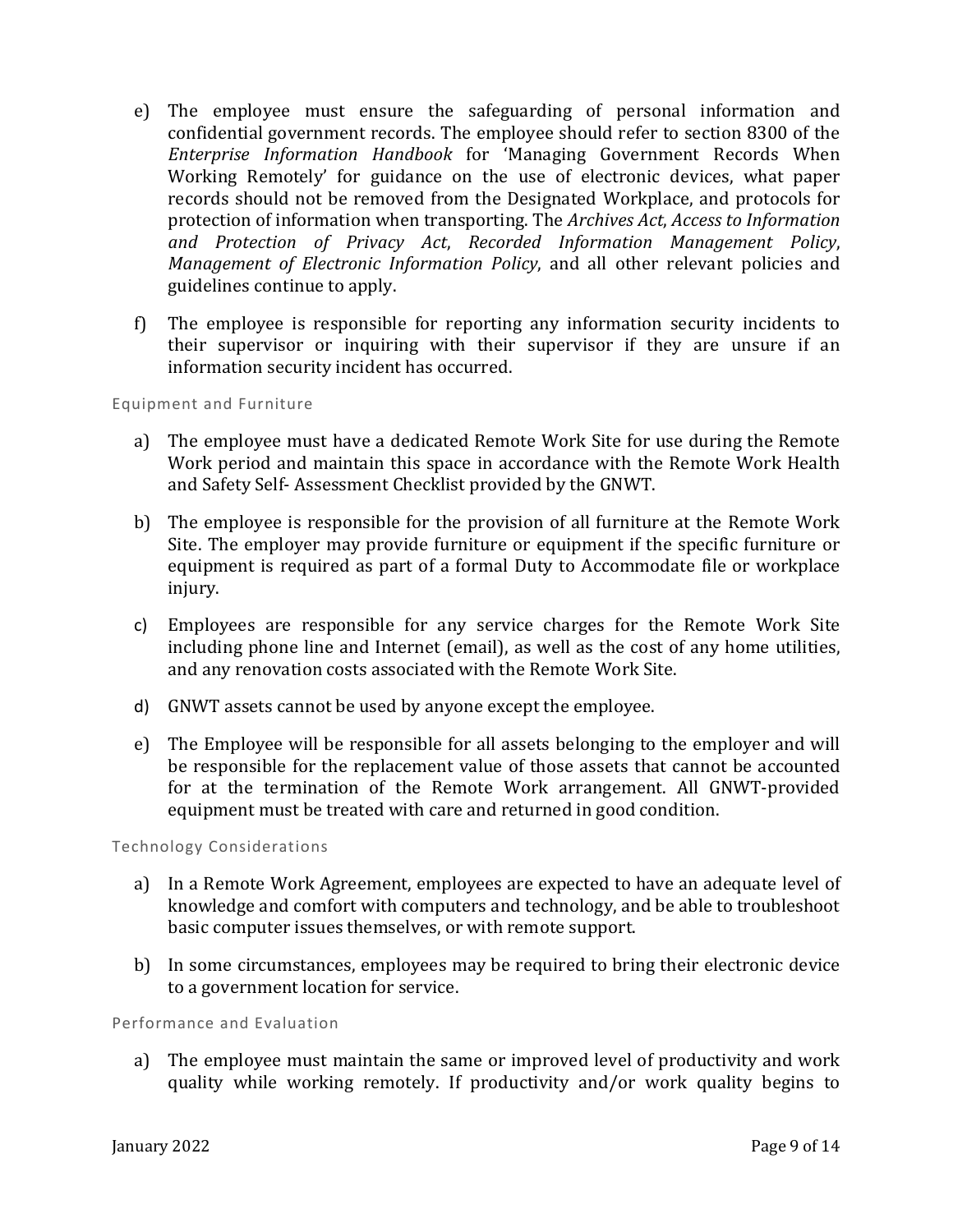decline below an acceptable level, the Remote Work Agreement will be reevaluated to determine if changes can be made, or if the Agreement should be terminated.

b) A Remote Work arrangement should not prevent an employee from carrying out the full responsibilities of their job description.

Remote Work Site

- a) The employee is responsible for the cost of the utilities, insurance, rent or mortgage of their Remote Worksite, which may be their home, and any renovation costs associated with the Remote Work Site.
- b) The employee is responsible for setting up their remote workstation, including computer and computer accessories (monitors, keyboard, etc.), if applicable.
- c) The employee is responsible for ensuring they have appropriate insurance coverage for the Remote Work Site.
- d) While employee work activities are covered under the employer's liability insurance, the GNWT recommends that employees working remotely have adequate property and liability insurance (recommended \$2,000,000 personal liability coverage) for any unforeseen risks associated with working remotely. Employer insurance does not cover personal liability (actions outside of work) for the employee or equipment owned by the employee.
- e) The Employer will not be responsible for any non-work-related injuries that may occur at the Remote Work Site. Compensation will be limited to the approved Remote Work schedule only and will be limited to designated Remote Work Site workspace.
- f) It is recommended that empoyees who are working at their home as their Designated Worksite, disclose the remote working relationship to their current insurer.

Remote Work Schedules and Meetings

- a) The employee may be required to attend regular meetings and other work-related events at the Designated Workplace or other GNWT worksites. Employees are required to present themselves on their own time, at their own expense to their Designated Workplace. Any and all travel expenses incurred by the employee to personally attend work at the Designated Workplace will be their sole responsibility. To the extent possible, attendance at meetings may be facilitated electronically.
- b) Employees must be able to commit to a schedule that meets their professional responsibilities. Non-standard work schedules (outside of regular business hours) may be considered in the context of a Remote Work arrangement, if operational requirements permit.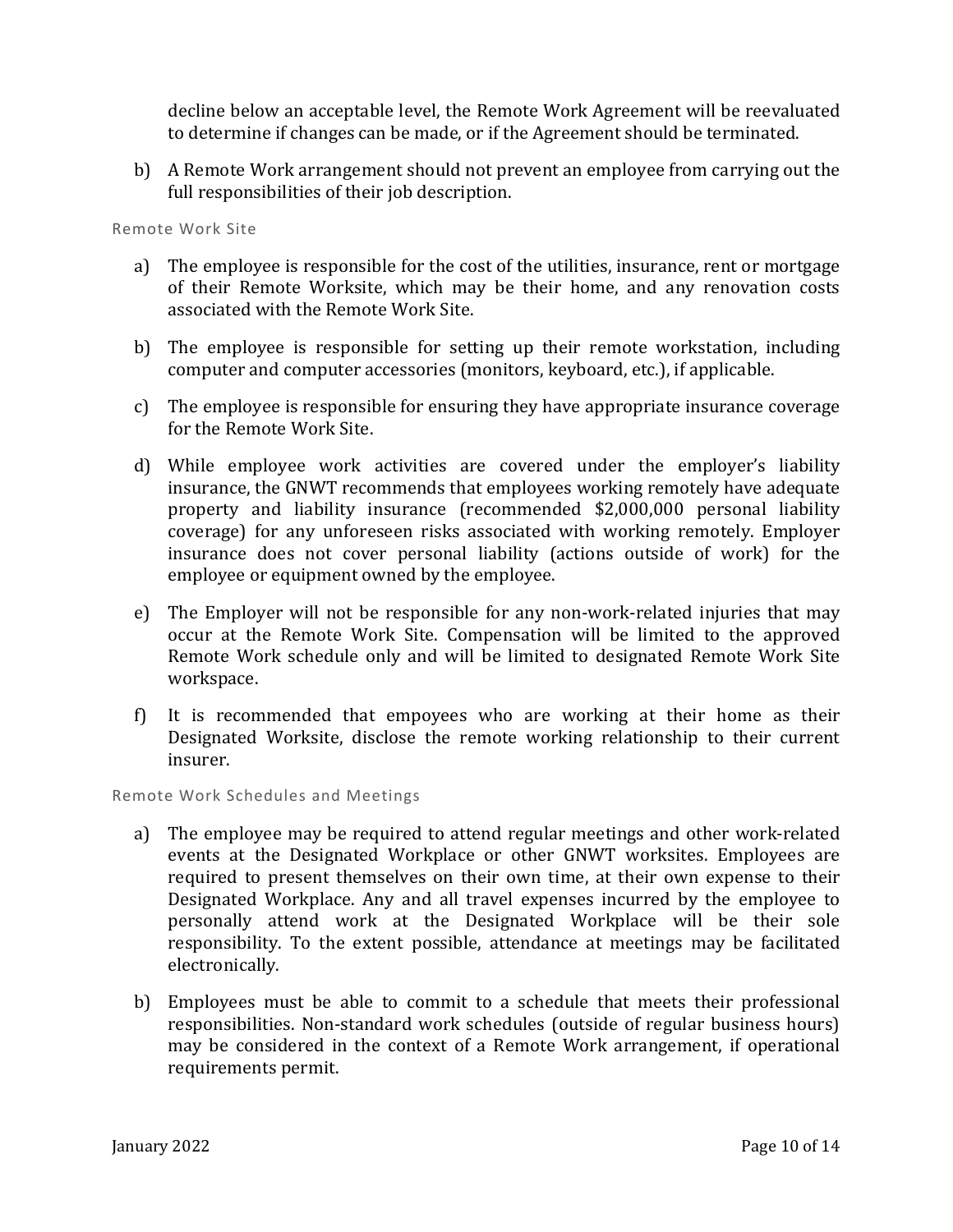- c) Employees are expected to be accessible and responsive during the hours outlined in their Remote Work Agreement.
- d) Standard leave provisions apply regarding casual and special leave, and the employee must ensure that applicable time and leave are entered into the Human Resources Information System (HRIS) for the supervisor's approval. A Remote Work Agreement does not affect the employee's status as an exception or positive time reporter in HRIS.
- e) Standard overtime provisions apply, and the employee must notify the supervisor of any overtime requests if required. Any overtime must be approved in advance by the supervisor.

Dependent Care

a) If applicable, the Employee must make arrangements for dependent and elder care, to the extent that such care is not provided during remote working hours. Remote Work is not a substitute for child- or elder-care arrangements.

#### **Responsibilities of the Employer**

#### General

- a) The department must ensure that the employee understands the terms and conditions of Remote Work, and that they have read and understand the appropriate related Policy, guidelines, and associated documents.
- b) The department must ensure that all appropriate factors have been addressed prior to approving Remote Work Agreements, and that processes and procedures are in place for employees who wish to request a Remote Work arrangement.
- c) The department must ensure that any Remote Work arrangements lasting longer than 21 business days are formalized with a Remote Work Agreement, signed by the employee, supervisor and Deputy Head.
- d) The department must execute proper judgment to determine the case for Remote Work and ensure that Remote Work is not used where existing policies that address time away from work are more appropriate such as sick leave, vacation leave or any other leave provisions.
- e) The employers' insurance covers work and work activities carried out in good faith, and equipment owned by the GNWT.

Health and Safety Considerations

a) The department must ensure that the Remote Work Site meets health and safety standards by reviewing and evaluating the Remote Work Health and Safety Self-Assessment Checklist.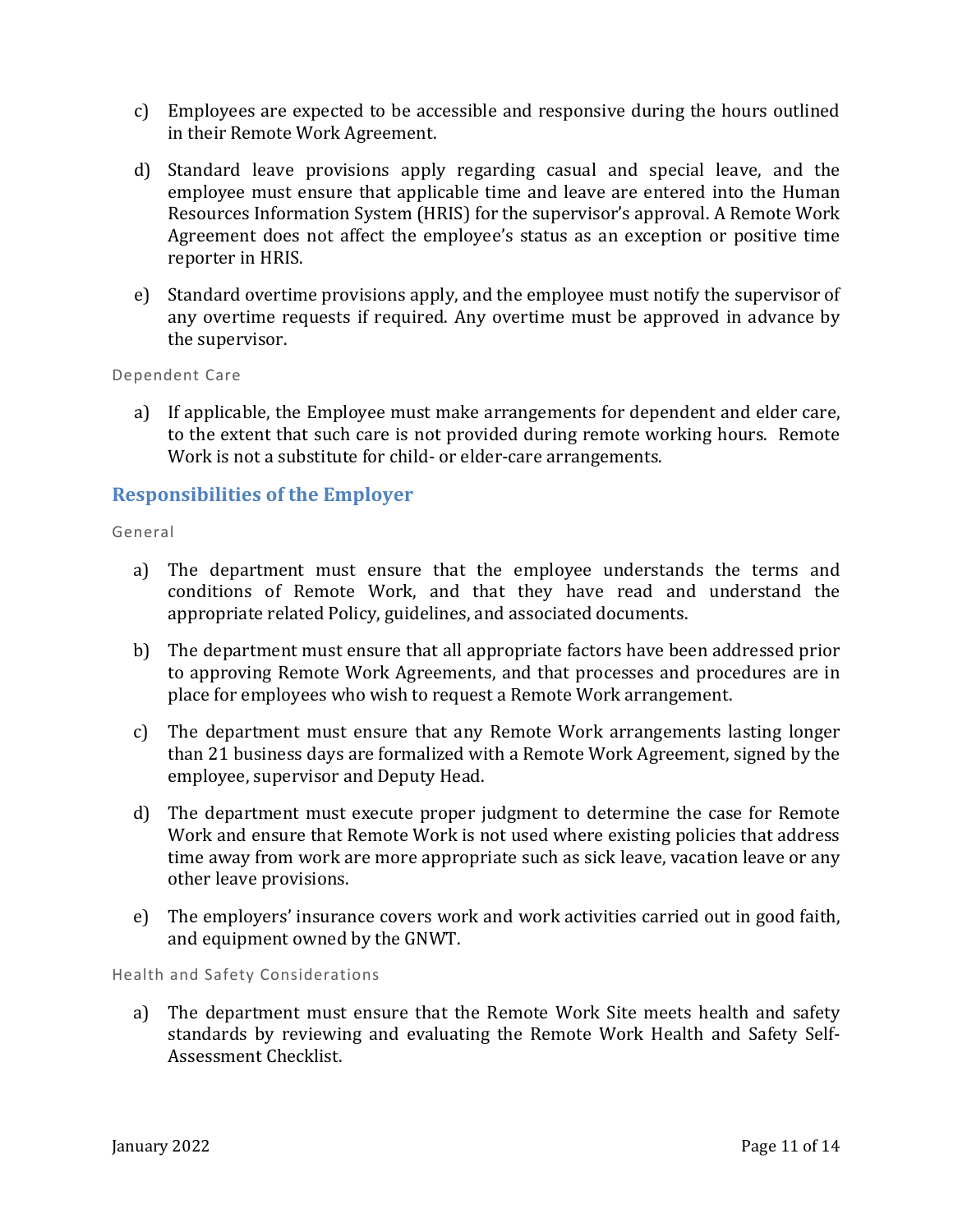- b) The department must ensure that the Remote Work Site conforms to the *NWT Safety Act*, Occupational Health and Safety Regulations, and the GNWT Occupational Health and Safety Policy.
- c) The department must ensure employees receive appropriate health and safety training suitable for their work prior to a Remote Work arrangement being initiated.
- d) The department must also ensure, if applicable, that the employee is familiar with the WSCC Codes of Practice *Working Alone* document as well as any departmentspecific OHS program. In such cases, the supervisor must also, in conjunction with the employee, prepare written procedures for ensuring the employee's safety when working alone.
- e) The supervisor will review the employee's regular Remote Worksite Health and Safety Inspections and forward them to the appropriate Occupational Health and Safety representative.
- f) The department may need to coordinate an OHS committee inspection of the Remote Work Site, in the event one is required following a serious incident, a near miss, or as directed by a WSCC Safety Inspector.

#### Security of Information and Confidentiality

- a) As part of the Remote Work Agreement, the supervisor and employee must establish safeguards to protect the confidentiality of government files, documents, and materials—both hard copy and electronic. This includes provisions for the appropriate secure storage options, transport, return and disposal of confidential materials and electronic and physical records, as required.
- b) The department must ensure that the employee has read and understands the *Internet Use Policy*, *Email Use Policy*, *Recorded Information Management Policy* and *Management of Electronic Information Policy* before allowing them access to GNWT networks, programs, and government records.
- c) The department is responsible for maintaining an inventory of all government information (records) that are located at the Remote Work Site, and in conjunction with the employee in ensuring that they are returned to the Designated Workplace upon the completion of the Agreement.

Equipment and Furniture

- a) While other requirements may vary, the department must provide the employee with a dedicated GNWT computer (and applicable computer accessories), as configured and maintained by the Technology Service Centre (TSC).
- b) All other equipment (such a mobile phone or printer) will be determined by the department, based on the requirements of the position and must be pre-approved by the Deputy Head.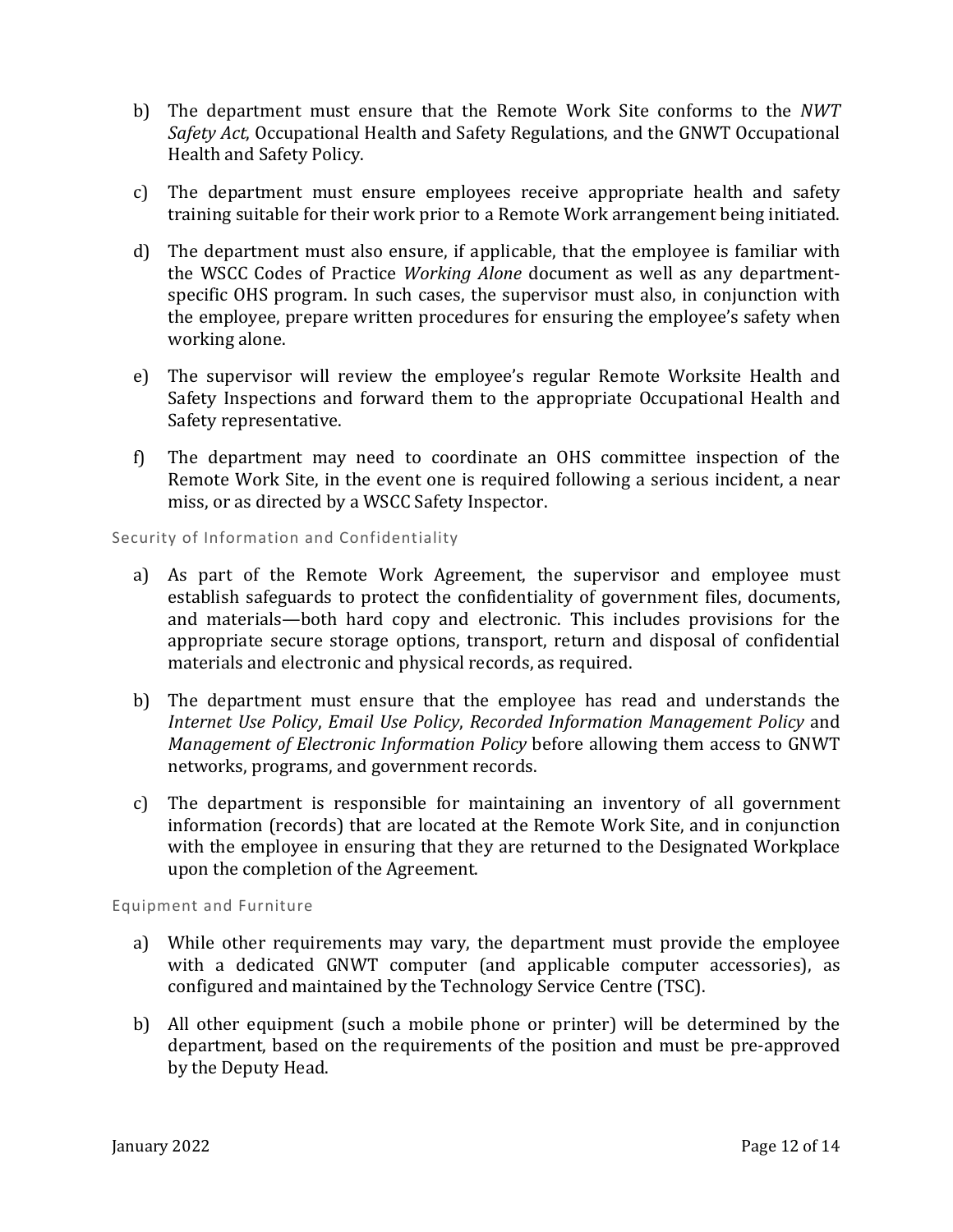- c) Access to government equipment and property is to be limited solely to the Remote Work employee for the purposes of conducting GNWT business.
- d) The employer will assume the responsibility for normal maintenance and repair of GNWT-owned equipment.
- e) The department is responsible for maintaining an inventory of all equipment owned by the GNWT that is located at the Remote Work Site, and in conjunction with the employee in ensuring that it is returned upon the completion of the Agreement.

#### Costs and Expenses

- a) The department is responsible for covering the costs of standard issued electronic devices required for Remote Work.
- b) The department is responsible for paying all reasonable expenses, as determined by the department, and as required of the position.
- c) The department must ensure that the Remote Work Agreement does not generate ongoing additional costs that would not be created in the employee's Designated Workplace.
- d) Employees are required to present themselves on their own time, at their own expense to their Designated Workplace. If the employee is required to report to a location away from their Remote Work Site or their Designated Workplace, the department is responsible for covering any costs associated with travel. Costs are not to exceed the Duty Travel requirements, as outlined in their terms of employment, from their Designated Workplace.

Technical Considerations

- a) The department will coordinate the installation, upgrading, maintenance and removal of hardware, software, virus protection and peripheral equipment, as necessary.
- b) Technology support services will be provided remotely, or may require the employee to bring the electronic device to a government location for service.

Performance Development

- a) The supervisor must ensure transparency and consistency when carrying out performance development. Performance document manager evaluations shall not differ solely on the basis of the employees work location.
- b) The department must regularly review and evaluate the Remote Work Agreement to ensure continued operational and employee compliance and to address any work related problems.
- c) It is recommended that performance reviews take place on a more frequent basis at the beginning of the Remote Work Agreement, and more periodically thereafter. A